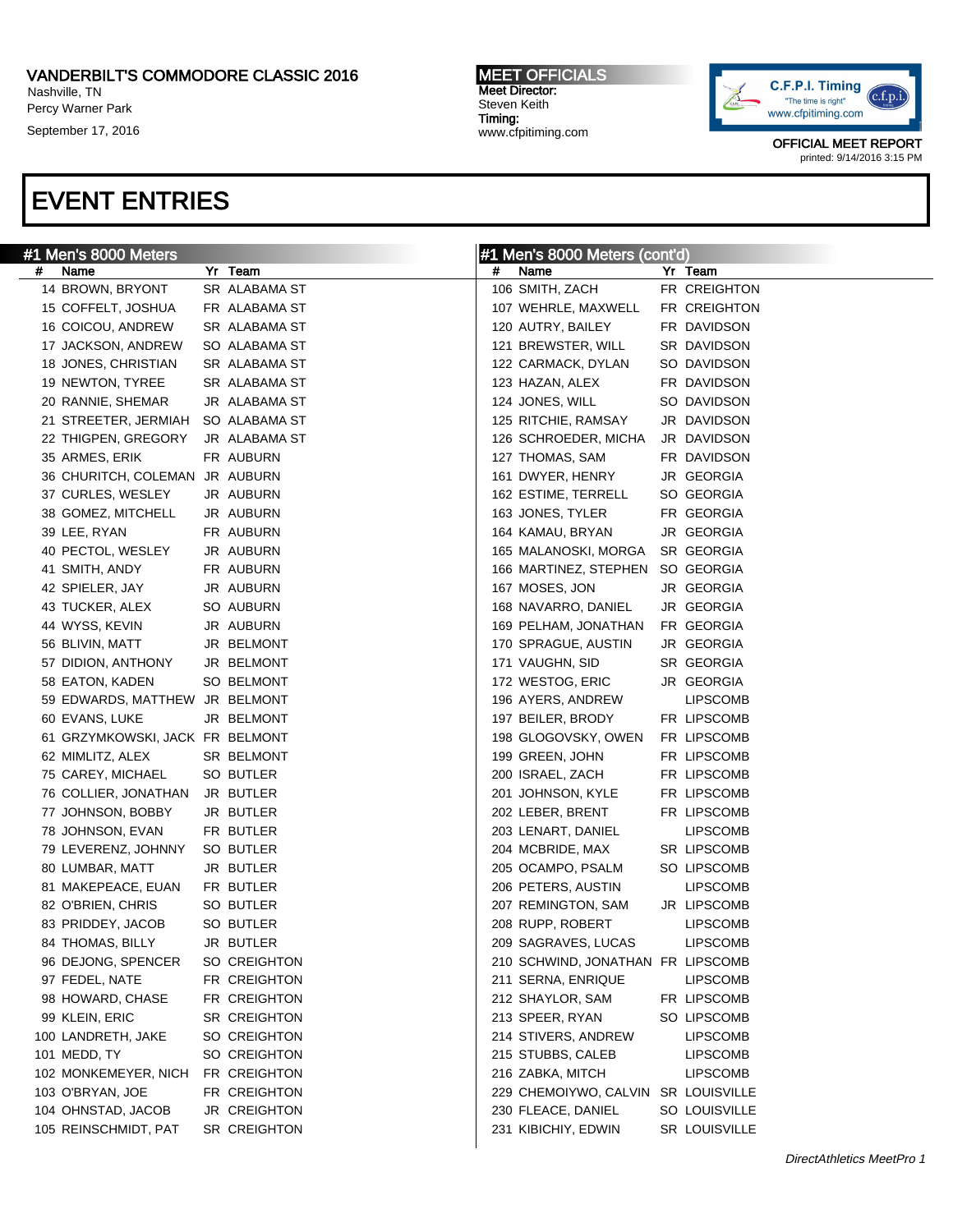### VANDERBILT'S COMMODORE CLASSIC 2016

Nashville, TN Percy Warner Park

September 17, 2016

#### MEET OFFICIALS Meet Director: Steven Keith Timing: www.cfpitiming.com



OFFICIAL MEET REPORT printed: 9/14/2016 3:15 PM

# EVENT ENTRIES

| #1 Men's 8000 Meters (cont'd) |                                     |  | #1 Men's 8000 Meters (cont'd) |   |                                        |  |                         |
|-------------------------------|-------------------------------------|--|-------------------------------|---|----------------------------------------|--|-------------------------|
| Name<br>#                     |                                     |  | Yr Team                       | # | Name                                   |  | Yr Team                 |
|                               | 232 MAGALLANES, JULIE FR LOUISVILLE |  |                               |   | 319 SCHNEIDER, TYLER                   |  | SR MISSOURI             |
|                               | 233 REYNOLDS, JONATHA JR LOUISVILLE |  |                               |   | 320 WHITE, DREW                        |  | SR MISSOURI             |
|                               | 234 RICHARDSON, JEFFE FR LOUISVILLE |  |                               |   | 321 WIDMANN, MICHAEL                   |  | FR MISSOURI             |
|                               | 235 WELLS, HOLDEN                   |  | SO LOUISVILLE                 |   | 342 ABDULKARIM, FARAH FR MOREHEAD ST.  |  |                         |
|                               | 236 YATOR, GEORGE                   |  | SR LOUISVILLE                 |   | 343 ALUSAINI, YOUSEF                   |  | MOREHEAD ST.            |
|                               | 245 CHEMADI, KIGEN                  |  | SO M.T.S.U.                   |   | 344 BROOKSHIRE, GRAYS                  |  | MOREHEAD ST.            |
|                               | 246 CHERUIYOT, AMOS                 |  | JR M.T.S.U.                   |   | 345 CARRINGTON, JORDA SO MOREHEAD ST.  |  |                         |
|                               | 247 CHERUIYOT, GEOFFR JR M.T.S.U.   |  |                               |   | 346 DIXON, CLAY                        |  | SR MOREHEAD ST.         |
|                               | 248 CHOGE, JACOB                    |  | FR M.T.S.U.                   |   | 347 MATTINGLY, JARRET FR MOREHEAD ST.  |  |                         |
|                               | 249 LAARI, SAMPSON                  |  | JR M.T.S.U.                   |   | 348 MOAKLER, JUSTIN                    |  | SO MOREHEAD ST.         |
|                               | 250 MACK, NATHAN                    |  | FR M.T.S.U.                   |   | 349 MORENO, JESSE                      |  | SR MOREHEAD ST.         |
|                               | 251 MATELONG, SHADRA SR M.T.S.U.    |  |                               |   | 350 RICH, DYLAN                        |  | JR MOREHEAD ST.         |
|                               | 252 RONO, HILLARY                   |  | SR M.T.S.U.                   |   | 351 RIGSBY, SHANE                      |  | SO MOREHEAD ST.         |
|                               | 262 DEEM, HUNTER                    |  | FR MARSHALL                   |   | 352 TOOKE, COREY                       |  | SO MOREHEAD ST.         |
|                               | 263 GREEN, DANIEL                   |  | SO MARSHALL                   |   | 353 TRENARY, HUNTER                    |  | JR MOREHEAD ST.         |
|                               | 264 HAMRICK, AUSTIN                 |  | JR MARSHALL                   |   | 354 WHITSELL, ISZACK                   |  | JR MOREHEAD ST.         |
|                               | 265 HAYES, WILLIAM                  |  | JR MARSHALL                   |   | 355 WIER, AARON                        |  | FR MOREHEAD ST.         |
|                               | 266 KERBY, LOGAN                    |  | FR MARSHALL                   |   | 372 ACKMAN, AUSTIN                     |  | SO MURRAY ST.           |
|                               | 267 MINOR, ALEX                     |  | FR MARSHALL                   |   | 373 BALLEAU, ZACH                      |  | FR MURRAY ST.           |
|                               | 268 PARLOCK, JEREMIAH FR MARSHALL   |  |                               |   | 374 BRADLEY, TYLER                     |  | FR MURRAY ST.           |
|                               | 269 SALMONS, NICK                   |  | FR MARSHALL                   |   | 375 DAVIS, GAVIN                       |  | JR MURRAY ST.           |
|                               | 270 SCHMIDT, NICKOLAS               |  | SO MARSHALL                   |   | 376 GALANES, GAVIN                     |  | JR MURRAY ST.           |
|                               | 271 SCHWARTZ, JOE                   |  | SO MARSHALL                   |   | 377 MCCLELLAND, ALEXA FR MURRAY ST.    |  |                         |
|                               | 272 SECCURRO, DRAKE                 |  | SR MARSHALL                   |   | 378 STAVISKI, EVAN                     |  | SR MURRAY ST.           |
|                               | 273 SHAFFER, WILLIAM                |  | JR MARSHALL                   |   | 379 TURNER, VINCE                      |  | SO MURRAY ST.           |
|                               | 286 BEAVERS, BLAKE                  |  | FR MISS STATE                 |   | 380 VENTURA, MARK                      |  | JR MURRAY ST.           |
|                               | 287 FOOS, CADEN                     |  | SO MISS STATE                 |   | 381 YOCKEY, NEIL                       |  | SR MURRAY ST.           |
|                               | 288 JONES, STEPHEN                  |  | FR MISS STATE                 |   | 384 GOODWIN, CODY                      |  | N'VILLE HARRIERS        |
|                               | 289 KELLY, CURTIS                   |  | SR MISS STATE                 |   | 385 LI, BEN                            |  | N'VILLE HARRIERS        |
| 290 MACKAY, JT                |                                     |  | SO MISS STATE                 |   | 386 MARTIN, BILL                       |  | N'VILLE HARRIERS        |
|                               | 291 NOSKER, BRANDEN                 |  | SO MISS STATE                 |   | 387 MEYER, CHRISTIAN                   |  | N'VILLE HARRIERS        |
|                               | 292 ORMAN, TRISTAN                  |  | SO MISS STATE                 |   | 388 SACK, DANIEL                       |  | N'VILLE HARRIERS        |
|                               | 293 PHELPS, AARON                   |  | JR MISS STATE                 |   | 389 TOWSE, TED                         |  | <b>N'VILLE HARRIERS</b> |
|                               | 294 REISER, QUINTIN                 |  | SO MISS STATE                 |   | 400 AUGUSTUS, CALEB                    |  | SR N. KENTUCKY          |
|                               | 295 ROSE, PIERCE                    |  | SO MISS STATE                 |   | 401 BURROWS, RYAN                      |  | SO N. KENTUCKY          |
|                               | 296 UNDERWOOD, CHAN                 |  | FR MISS STATE                 |   | 402 GRIFFITH, JOHN MICH JR N. KENTUCKY |  |                         |
|                               | 297 YUNK, ERYK                      |  | FR MISS STATE                 |   | 403 MANGUS, MICHAEL                    |  | JR N. KENTUCKY          |
|                               | 310 COOK, JORDAN                    |  | SR MISSOURI                   |   | 404 MEYER, BLAKE                       |  | SR N. KENTUCKY          |
|                               | 311 COOK, ZACH                      |  | SO MISSOURI                   |   | 405 PRIVE, KEITH                       |  | JR N. KENTUCKY          |
|                               | 312 DUBRICK, MARC                   |  | JR MISSOURI                   |   | 406 SANDUSKY, ALEC                     |  | FR N. KENTUCKY          |
|                               | 313 GILLAM, TYLER                   |  | FR MISSOURI                   |   | 407 SANDY, JONATHON                    |  | FR N. KENTUCKY          |
|                               | 314 HERNAN, BRIAN                   |  | JR MISSOURI                   |   | 408 SCHILLE, ANDREW                    |  | SO N. KENTUCKY          |
|                               | 315 JOHNSON, TIM                    |  | SR MISSOURI                   |   | 409 TAPIA, TRISTAN                     |  | SO N. KENTUCKY          |
|                               | 316 KEENCE, SHELDON                 |  | JR MISSOURI                   |   | 423 BAUERS, STEVE                      |  | FR OHIO STATE           |
|                               | 317 LOCKLEY, OLIVER                 |  | SR MISSOURI                   |   | 424 BLANK, KEVIN                       |  | JR OHIO STATE           |
|                               | 318 RUSSO, LUCA                     |  | SR MISSOURI                   |   | 425 FLEMING, JARED                     |  | SR OHIO STATE           |
|                               |                                     |  |                               |   |                                        |  |                         |